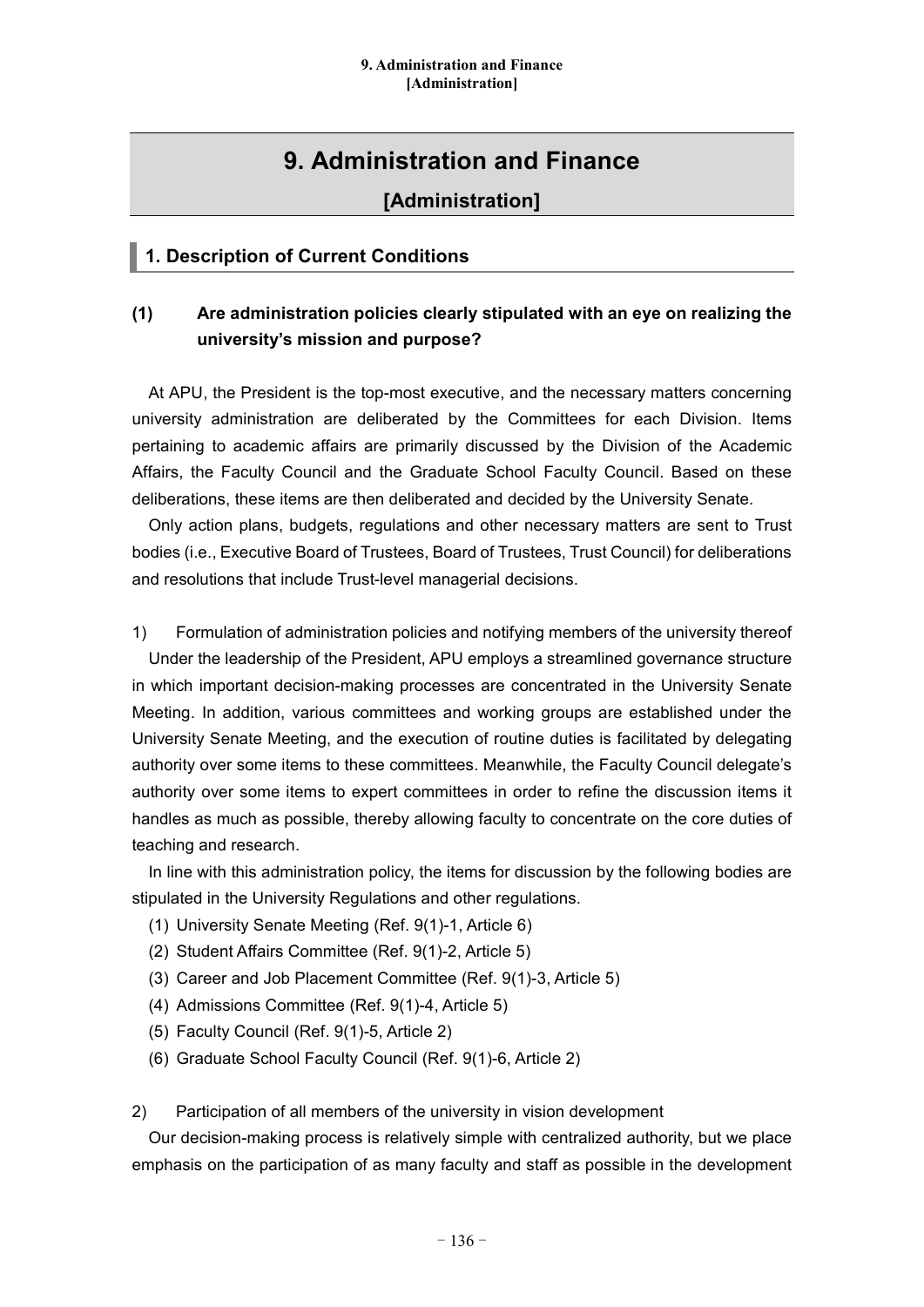of the university's vision. For example, we urged a large number of APU faculty and staff to participate in the planning of a future outlook when we formulated the APU2020 Vision in AY2010, and we took measures to incorporate the opinions of students and alumni as well (Ref. 9(1)-7). Furthermore, any faculty or staff member can attend the APU Reviews, which are meetings held once or twice a year to discuss mid- to long-term issues, as observers.

## **(2) Is administration conducted in accordance with documented regulations?**

The administration of the entire Trust is conducted in accordance with the Act of Endowment, which is based on the Private School Act, the Ritsumeikan Trust Act of Endowment Bylaws, and the Ritsumeikan Trust Code (hereinafter, "Trust Code") (Ref. 9(1)- 8; Ref. 9(1)-9). Academic affairs are managed in accordance with the University Regulations, which are based on the School Education Act and related laws. The Act of Endowment stipulates matters including the composition of and selection methods for executives and the membership of and processing for the Board of Trustees and the University Senate Meeting. Meanwhile, the Ritsumeikan Asia Pacific University University Regulations stipulate matters including the decision-making rules for items pertaining to academic affairs and the proceedings for official meetings such as the Faculty Council. Together, these regulations are the foundation upon which the Academy is administered (Ref. 9(1)-1).

The responsibilities and authority of the President, College Deans and Graduate School Deans are as set forth in the respective regulations. In accordance with the Ritsumeikan Trust Act of Endowment, the President of APU is appointed by the Chancellor of the Ritsumeikan Trust and also serves concurrently as the Vice Chancellor of the Ritsumeikan Trust (Ref. 9(1)-10, Article 6, Paragraph 4; Article 7, Paragraph 1, Item 3, Sub-Item (b)). According to the University Regulations, the President is the representative of the university and oversees all matters concerning education and research (Ref. 9(1)-1, Article 4-2).

The Deans of the Colleges and Graduate Schools at APU are appointed by the President in accordance with stipulations in the University Regulations, the Ritsumeikan Asia Pacific University Faculty Council Regulations and the Ritsumeikan Asia Pacific University Graduate School Faculty Council Regulations (Ref 9(1)-5, Article 5, Paragraph 1; Ref. 9(1)- 6, Article 5, Paragraph 1). As stipulated in the Ritsumeikan Asia Pacific University Faculty Council Regulations, the Deans of the Colleges carry out the resolutions of the Faculty Council and oversee the Colleges (Ref 9(1)-5, Article 5). Meanwhile, the Act of Endowment stipulates that the Deans of the Colleges shall serve as Trustees of the Ritsumeikan Trust (Ref. 9(1)-8, Article 7, Paragraph 1, Item (3), Sub-item (d)). College Deans, who also serve as Trustees, are responsible for discussing College or Graduate School and Trust-wide policies and executing the day-to-day management of their Colleges. They also support the Board of Trustees, which is the highest decision-making body of the Trust, and with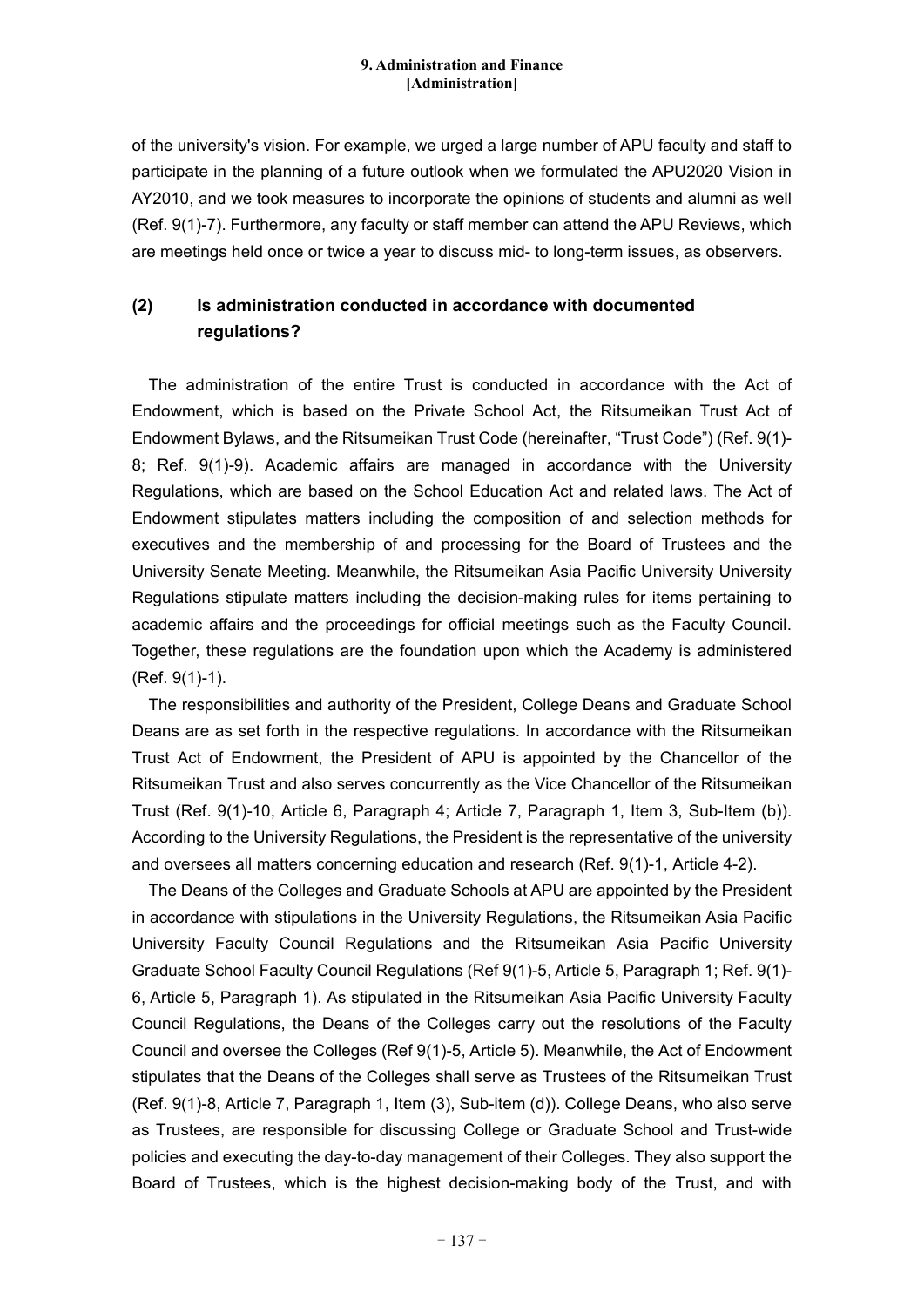academic affairs as their top priority, they serve to assure the fairness and rational operation of their Colleges. The Dean-Trustee System plays the role of incorporating the intent of the Colleges into Trust-wide policies, and the Deans, as Trustees, are responsible for ensuring that the Board of Trustees' Trust-wide management policies that affect the faculty in their respective Colleges are thoroughly enforced. With Deans who assume these two roles and two sets of responsibilities, we are able to more accurately send Trust-wide management policies to the Faculty Councils for deliberation and incorporate the opinions of those Faculty Councils into Academy-wide measures.

As stipulated in the Ritsumeikan Asia Pacific University Graduate School Faculty Council Regulations, the Deans of Graduate Schools carry out the resolutions of the Graduate School Faculty Council and oversee the Graduate Schools (Ref 9(1)-6, Article 5).

## **(3) Are the administrative organizations that have been established to assist in the performance of university duties functioning adequately?**

To realize our mission and purpose and the basic ideals of Freedom, Peace and Humanity, International Mutual Understanding and the Future Shape of the Asia Pacific, we welcome students and faculty from a diverse array of countries and regions. Non-Japanese staff and Japanese staff who can speak English are assigned to every office, which enables us to effectively execute a wide range of duties, including teaching and research, student support, student recruitment and official meetings, in both Japanese and English.

### 1) Administrative framework

At the core, the administrative organization of APU is like that at any other school or university, but some elements, such as general affairs, financial affairs and facilities management, are administered by the Ritsumeikan Trust, as are the systems that APU shares with Ritsumeikan University. This system places priority on education and research and contributes to organizational streamlining by avoiding the duplication of duties at the Trust and university levels.

Under the umbrella of University Administration and Student Services, there are eight offices at APU: Student Office, Career Office, Academic Office, Research Office, Admissions Office-International, Admissions Office-Domestic, Administration Office and the Office of the President.

Staff are categorized into permanent staff, designated staff, contract staff (specialist and administrative), and administrative assistants (part-time staff). As was mentioned earlier, providing support in both Japanese and English is essential for us to achieve our mission and purpose. Under this framework, we currently employ 28 non-Japanese staff members. In addition, approximately 35.8% of our Japanese staff have TOEIC scores above 800.

The administrative frameworks for each office as of May 1, 2014 are as follows. The ratio of students to permanent staff is 66.03 (5.745  $\div$  87), and this falls to 28.16 (5.745  $\div$  204)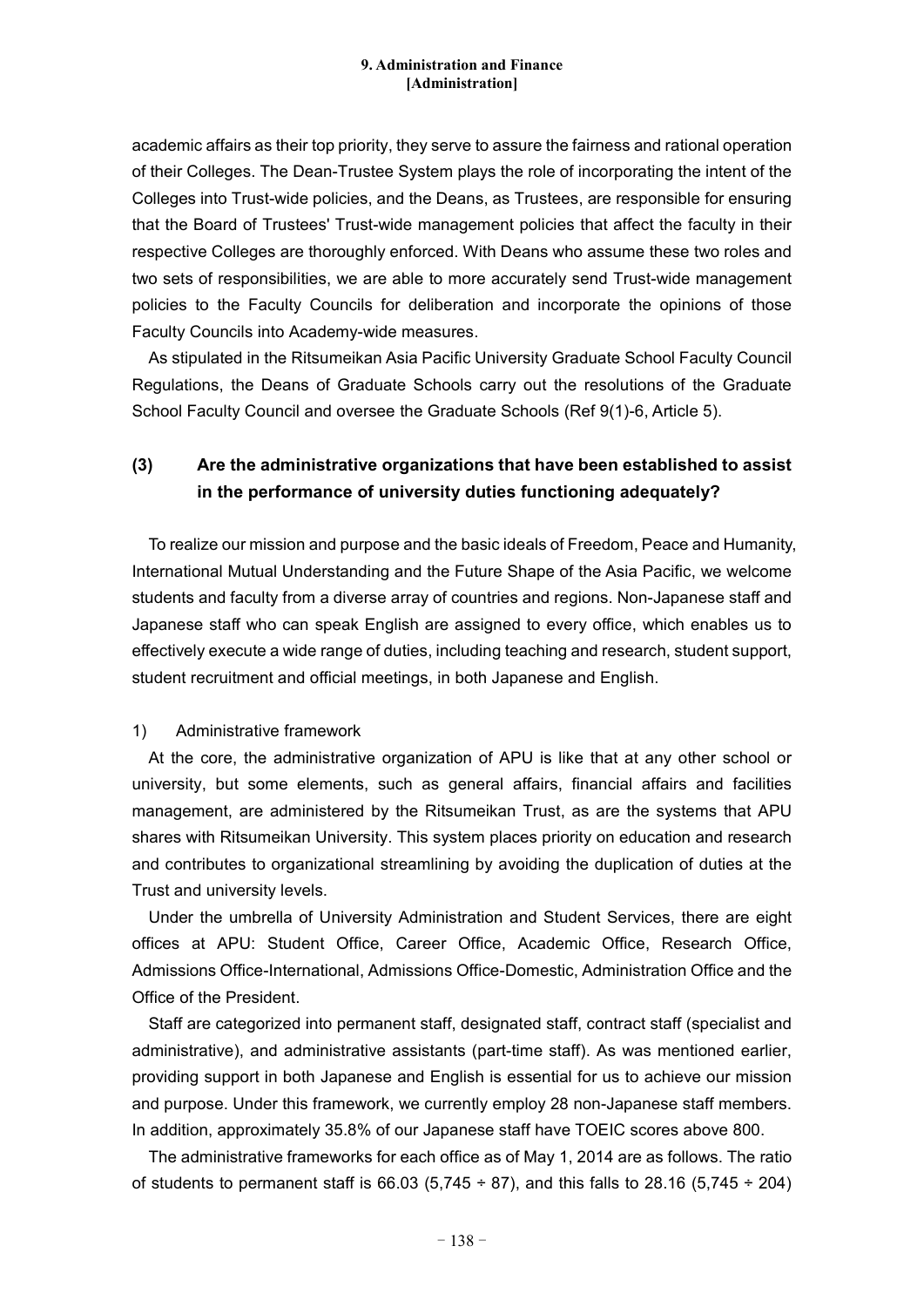| Office                    | Director- | Deputy          | Permanent | Designated | Contract       | Total |
|---------------------------|-----------|-----------------|-----------|------------|----------------|-------|
|                           | General   | <b>Director</b> | staff     | staff      | staff          |       |
| <b>University</b>         |           |                 |           |            |                |       |
| Administration and        | 1         | 3               |           |            | $\overline{7}$ | 11    |
| <b>Student Services</b>   |           |                 |           |            |                |       |
| <b>Student Office</b>     |           |                 | 10        | 1          | 15             | 26    |
| Career Office             |           |                 | 6         |            | 9              | 15    |
| Academic Office           |           |                 | 27        | 4          | 32             | 63    |
| <b>Research Office</b>    |           |                 | 5         |            | 10             | 15    |
| <b>Admissions Office-</b> |           |                 | 11        | 3          | 10             | 24    |
| International             |           |                 |           |            |                |       |
| <b>Admissions Office-</b> |           |                 | 9         |            | 6              | 15    |
| Domestic                  |           |                 |           |            |                |       |
| Administration            |           |                 | 6         |            | 9              | 15    |
| Office                    |           |                 |           |            |                |       |
| Office of the             |           |                 | 9         | 1          | 10             | 20    |
| President                 |           |                 |           |            |                |       |
| Total                     | 1         | 3               | 83        | 9          | 108            | 204   |

when designated and contract staff are included in the equation.

2) Structural improvements and operational reforms

As a university that recruits students from around the globe, APU must undertake continuous improvement and strive to streamline its operations in light of intensifying global competition.

We used to hire fixed-term specialist contract staff to provide bilingual support in the offices, but given the increasingly advanced nature of the duties and the difficulty in securing human resources in Oita Prefecture, we established the designated staff member system in AY2010. This has allowed us to secure staff without fixed terms who can provide bilingual support and handle advanced duties (Ref. 9(1)-11).

Furthermore, since conducting a full review of the duties undertaken by University Administration and Student Services in AY2011, we have striven to standardize, formally specify and concentrate back office duties and promote the outsourcing thereof.

In addition to the already outsourced tasks of campus cleaning, campus management, library administration and IT systems administration etc., we increased the scope of outsourcing to include routine duties that can be standardized (i.e., some academic, admissions and accounting tasks). By expanding the scope of the duties we outsource, we aim to cut overall costs, visualize and rationalize administrative processes and promote long-term stability as we create a system in which our staff can concentrate on more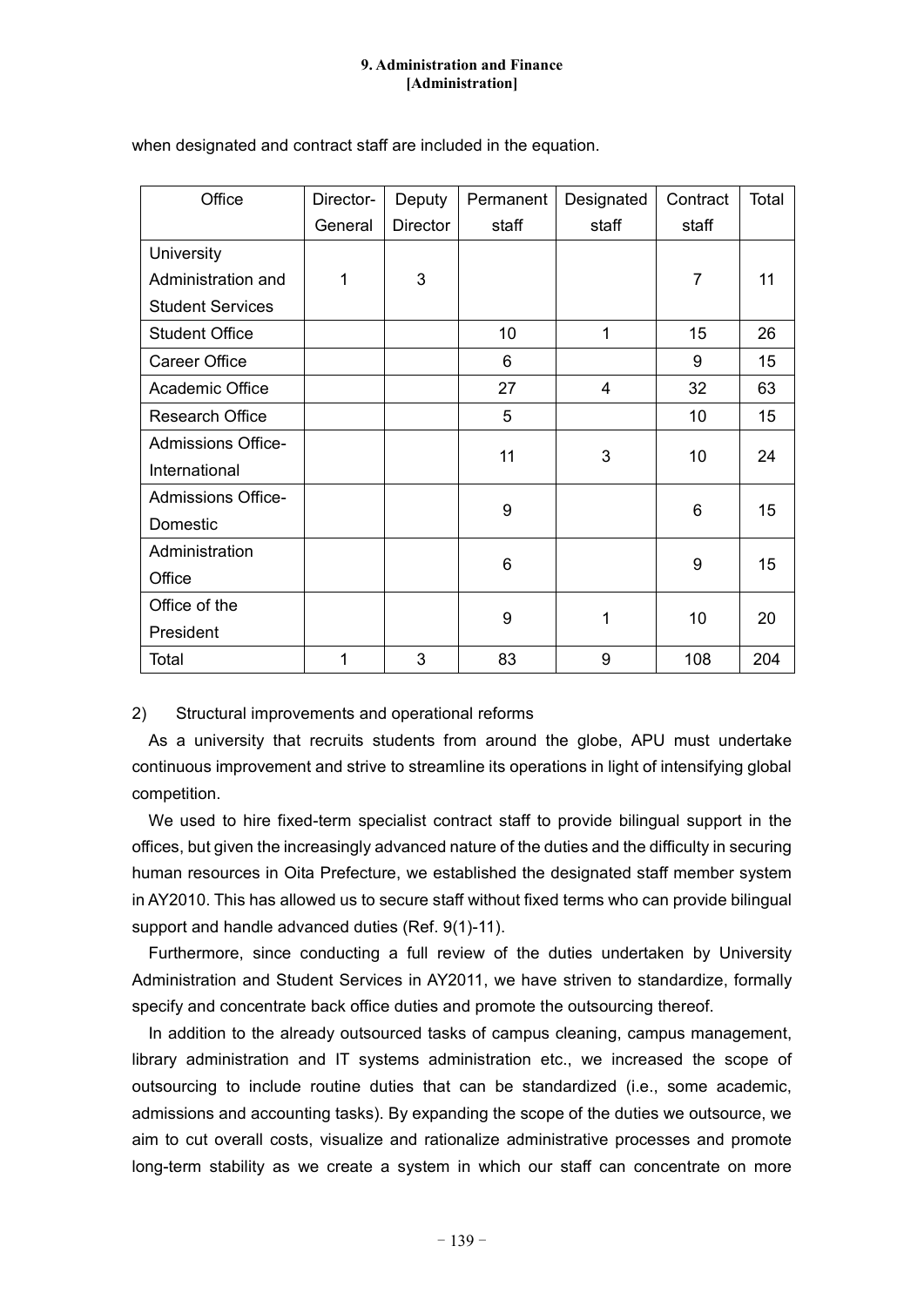advanced tasks.

### **(4) Are there measures in place to improve staff motivation and qualifications?**

Our staff, as members of a Japanese institute of higher education, are not only expected to possess the knowledge and skills required to execute their duties, they must be able to collect and analyze information pertaining to tertiary education trends around the globe as well as to cutting-edge educational content and teaching methods and methods of university administration. Staff are also expected to take a proactive stance toward reform and improvement, both at the university and individual project levels, by proposing policies in collaboration with executives and faculty.

Therefore, we have established a staff evaluation system to encourage staff to face new challenges without shying away from change and to raise their awareness of the need to improve, advance and streamline operations. In terms of staff development, we actively send staff to participate in international conferences and visit foreign universities so they may become internationally viable.

### 1) Setting and evaluating administrative objectives

We launched a trial version of the staff evaluation system in upon our inception in 2000, and we have reflected the results of those examinations in staff benefits since AY2004. In AY2006, our staff system was integrated into a single Ritsumeikan Trust staff system, but we continue to employ our own staff evaluation system.

With regard to evaluating staff performance based on goal management, the Assistant Manager and staff members in each office set work goals and formulate specific measures and policies at the beginning of each academic year based on office work plans and objectives. Staff are interviewed by the Managers of their respective offices about their goals. Mid-term interviews are held in September to assess progress and discuss the way to proceed for the second half of the year. Final interviews are held at the end of the academic year, after which the Manager, Deputy Director and Director-General conduct a final evaluation and give feedback to each staff member. Staff deemed as outstanding as a result of this evaluation are rewarded with benefits including first preference for participation in training sessions held in Japan or overseas.

### 2) Staff development (SD) initiatives

APU'S SD initiatives can be classified into three types: i) external SD training, ii) Ritsumeikan Trust-wide training, and iii) proprietary APU training. The following is an overview of initiatives implemented in AY2013.

Regarding external SD training, four staff members were sent to attend a training session sponsored by the Japan Association of Private Universities and Colleges and five staff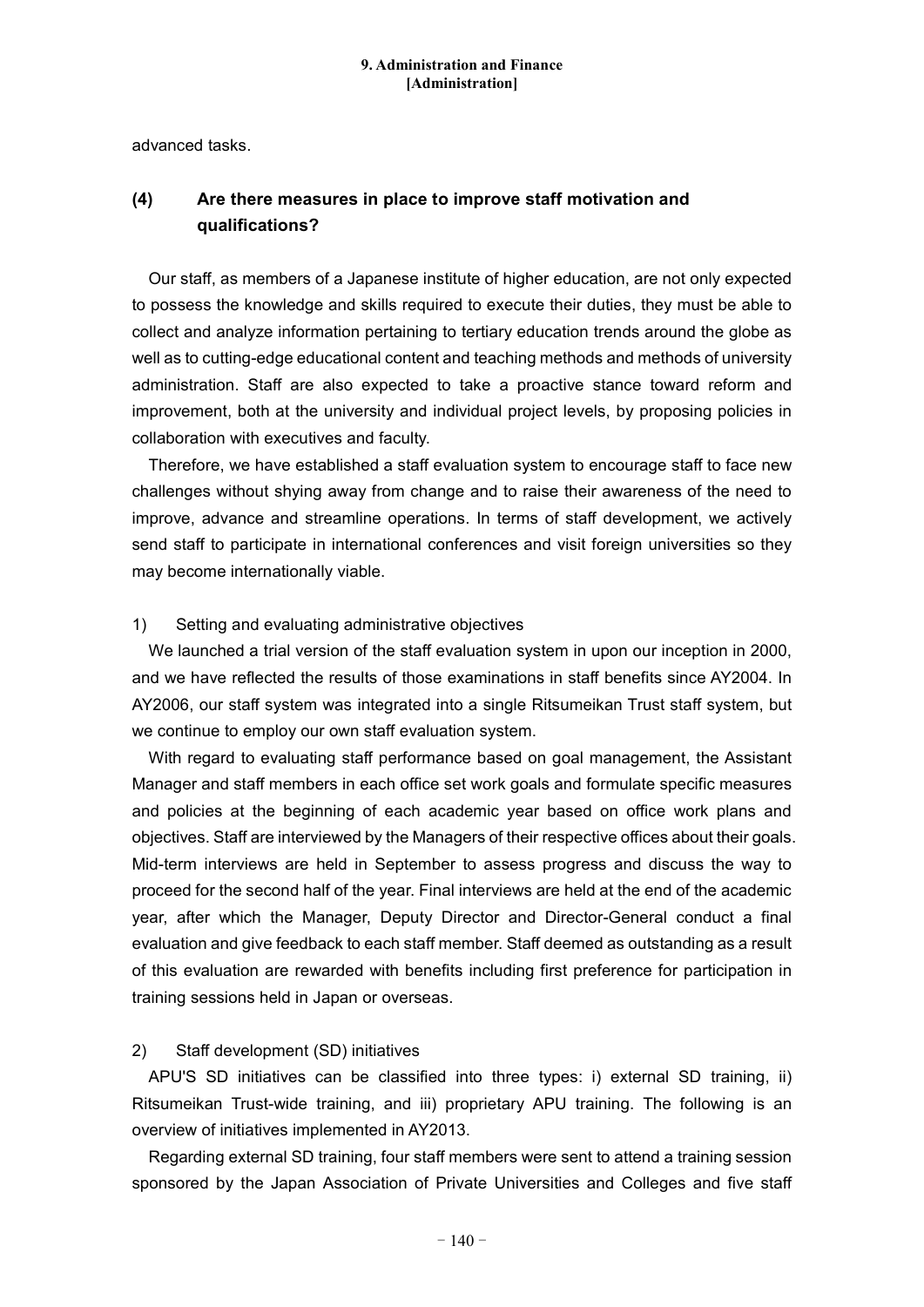members were sent to International Christian University to attend the University Globalization Training Session for Faculty and Staff held jointly by five international universities including APU. We also sent one staff member on a British Council Inward Mission to the United Kingdom.

Regarding Ritsumeikan Trust-wide training, one staff member spent one year on a university administrators training course, one staff member spent two years obtaining a master's degree from the University of Minnesota as part of a domestic/international management training initiative, and one staff member who recorded the highest marks on the university administrators training course was sent to the United States for one year. We also hold annual training sessions for new staff, second-year staff, third-year staff and managers.

Meanwhile, proprietary APU training plays an extremely important role in enhancing our international compatibility and enabling us to maintain our bilingual administration system. Throughout the 2013 academic year, 12 staff members participated in English conversation training, 13 staff members participated in interpreting training and three staff members were sent overseas on the INU Staff Shadowing Program.

We also invited a quest lecturer to run a workshop on LGBT issues for faculty and staff, held a lecture comparing research support in Japan and the United States, held an intercultural understanding training session and conducted a practical workshop for personnel affairs supervisors of the Global 5 Universities.

## **2. Assessment**

### **(1) Items that are Showing Results**

### 1) Support for dual language education and other systems

By assigning non-Japanese staff and Japanese staff who can speak English to every office, we have been able to effectively provide dual language education and operate a bilingual university administration system.

### 2) Staff development

Our efforts to implement the necessary training for staff development as an international university are commendable.

### **(2) Areas for Improvement**

Nothing in particular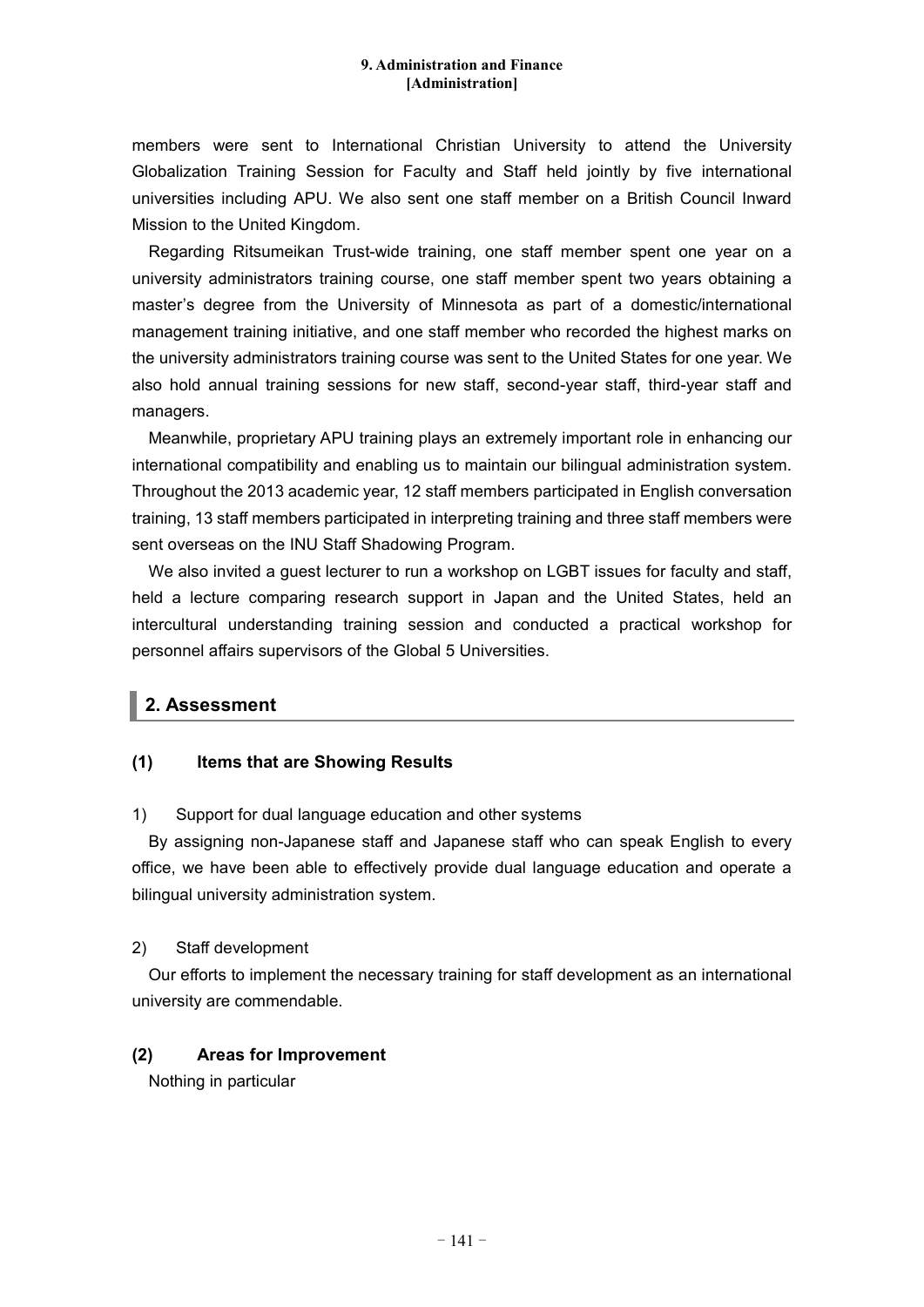## **3. Strategic Direction for the Future**

### **(1) Items that are Showing Results**

### 1) Support for dual language education and other systems

We formulate a mid-term administrative systems development policy to respond to intensifying international competition and cope with an environment that is becoming increasingly more diverse and complicated. We also aim to improve the functionality of the entire administrative system by clarifying the roles and expectations for each job type and by encouraging the standardization, formal specification, concentration and outsourcing of back office duties.

### 2) Staff development

Based on the results of training sessions, we strive to define the overarching framework and formulate policies for the Staff Development Plan and training system. Going forward, we would like to clarify the objectives of training and further enhance the content thereof.

### **(2) Areas for Improvement**

Nothing in particular

## **4. Supporting Resources**

- 9(1)-1: Ritsumeikan Asia Pacific University University Regulations (same as Ref. 1- 2)
- 9(1)-2: Ritsumeikan Asia Pacific University Student Affairs Committee Regulations
- 9(1)-3: Ritsumeikan Asia Pacific University Career and Job Placement Committee **Regulations**
- 9(1)-4: Ritsumeikan Asia Pacific University Admissions Committee Regulations
- 9(1)-5: Ritsumeikan Asia Pacific University Faculty Council Regulations (same as Ref. 2-2)
- 9(1)-6: Ritsumeikan Asia Pacific University Graduate School Faculty Council Regulations (same as Ref. 2-3)
- 9(1)-7: "Discussions on the APU2020 Vision, the Ritsumeikan Asia Pacific University Master Plan and the Phase Three Plan"
- 9(1)-8: Ritsumeikan Trust Act of Endowment Bylaws
- 9(1)-9: Ritsumeikan Trust Code
- 9(1)-10: Ritsumeikan Trust Act of Endowment
- 9(1)-11: Work Regulations for the Designated Staff Members of Ritsumeikan Asia